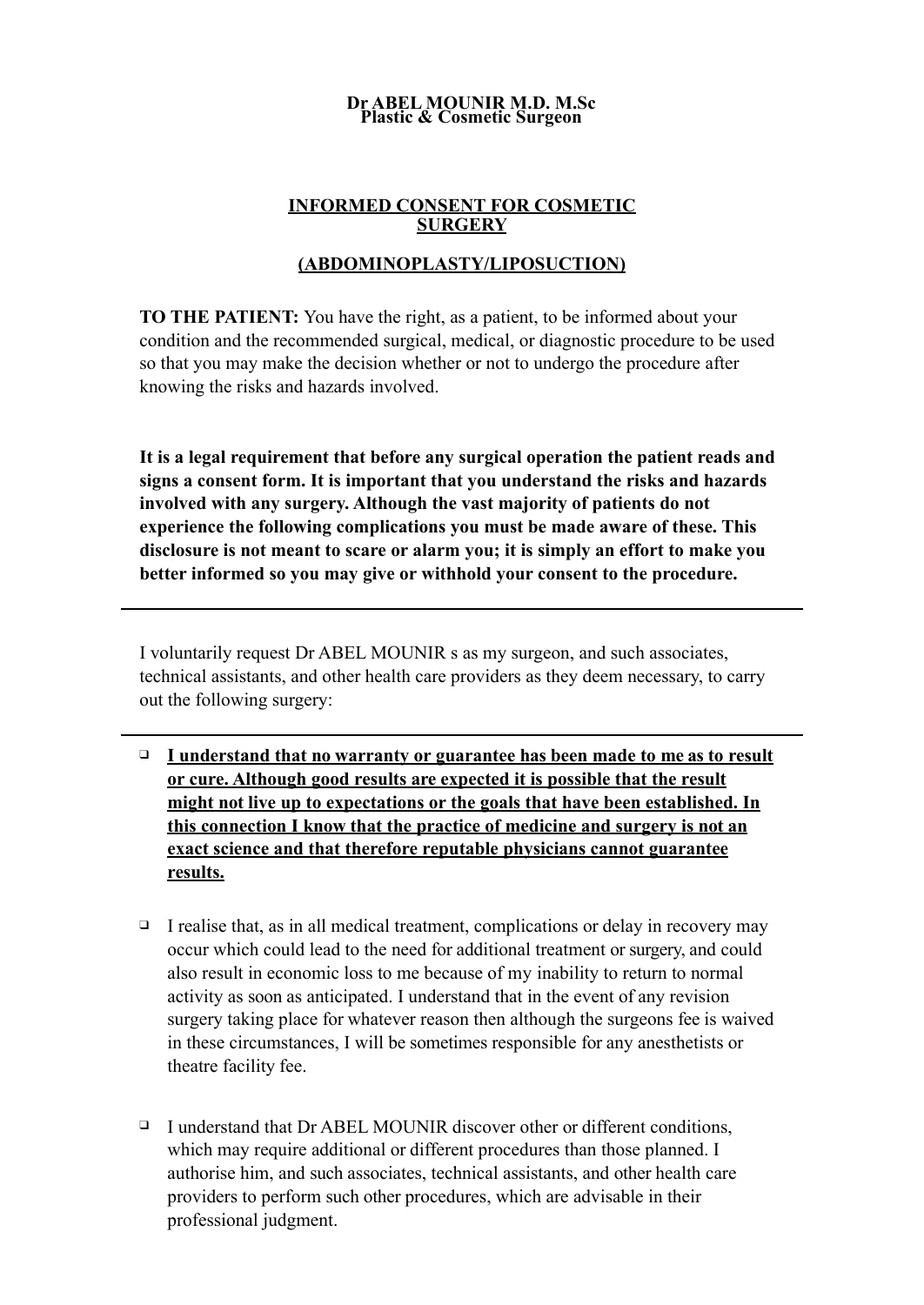- ❑ Although extremely rare in cosmetic surgery, I consent to the use of blood and blood products as deemed necessary.
- ❑ I understand that external incisions leave scars that are visible. The location of these incisions has been described to me. I also understand that it is impossible to predict the exact ultimate appearance of these scars despite meticulous technique. I have been advised that scars take upwards of eighteen months to mature and the changes that normally occur in their appearance during the healing period such as redness, lumpiness, and irregularities have been described to me. I also realise that although unsightly scars can be surgically revised, this does not provide any guarantee that the subsequent ensuing appearance of the scar will be invisible.
- ❑ I understand that there are risks and hazards related to the performance of the surgical procedures planned for me. I realise that common to surgical procedures is the potential for infection, swelling, bruising, bleeding, haematoma (local blood collection) seroma (accumulation of serum), blood clots in veins and lungs (extremely rare), and allergic reactions. Preventative measures to combat the possibility of blood clots in veins, such as preoperative TED (antiembolic) stockings, intraoperative Flowtron Compression devices and early mobilisation are routinely deployed in Dr ABEL MOUNIR's practice.
- $\Box$  I understand that complications outlined above also occur more frequently with patients who are obese, smoke, and have a history or lung or other chronic underlying medical conditions. High blood pressure that is not well controlled with medication may cause excess bleeding during or after surgery. Accumulations of excess blood under the skin may delay healing and cause scarring
- $\Box$  I also realise that although unlikely, the following risks and hazards may also occur in connection with this procedure: unsatisfactory appearance, poor healing, skin loss (necrosis), nerve damage with associated sensory changes or prolonged pain and discomfort, or unattractive scarring.

I also realise that the following additional risks and hazards may occur in connection with:

## **ABDOMINOPLASTY SURGERY**

- □ Although experience is proving this operation to be as safe as other similar elective operations, there still exists the potential for complications as described above under general risks and hazards, as well as the possibility of: indentation, waviness, irregularities, numbness or pain, skin discoloration, appearance of thread veins, unsatisfactory contouring, and loosening/wrinkling of the skin.
- □ Postoperative lumpiness and hardening will occur in the first few weeks. Regular massaging in the postoperative period improves this condition over time.
- □ With extractions of larger volumes, patients can anticipate oozing from the incision sites (approximately 2448 hours), weakness and easy fatigue until depleted blood volume is restored, as well as stiffness and soreness for a few weeks.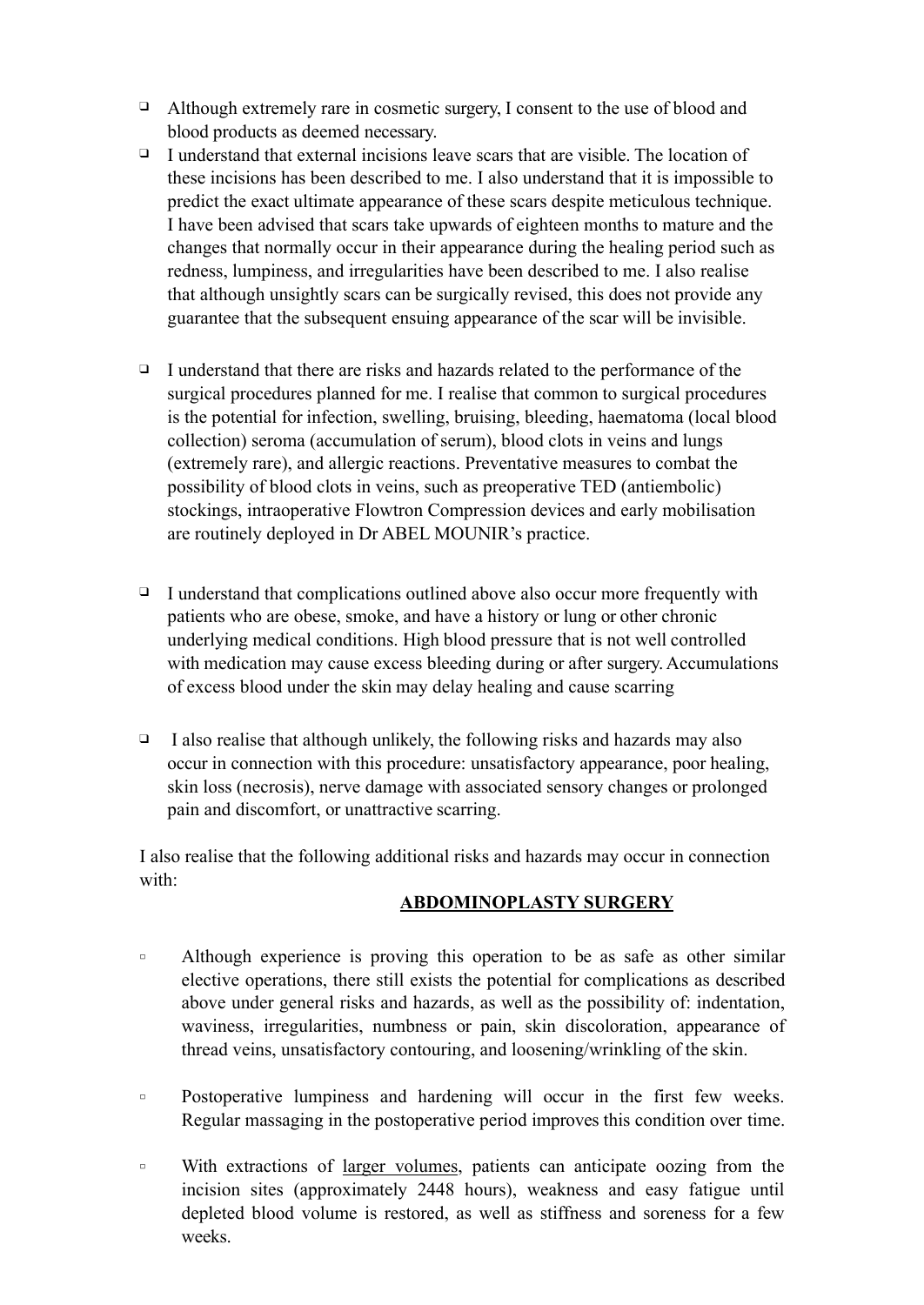- □ I understand that there are many variable conditions in addition to risk and potential surgical complications that may influence the long term results of any surgery (i.e. smoking,genetics). I also understand that even though risks and complications occur infrequently, the risks cited above are the ones that are particularly associated with my surgery. Other complications and risks can occur but are even more uncommon (less than 0.1%)
- ❑ **THIS PARAGRAPH PERTAINS TO SMOKERS**: Smokers are recognised to have a significantly higher risk of post operative wound healing problems with a subsequently higher potential of infection as well as operative and post operative bleeding. Patients should discontinue smoking for two weeks before and two weeks after surgery. Although it helps to stop smoking before and after surgery, this does not completely eliminate the increased risks resulting from long term smoking. Smoking also has a long-term adverse effect on the skin and ageing process.
- ❑ **ANAESTHESIA:** I acknowledge that the anaesthetist has reviewed the proposed anaesthetic with me and answered my questions in this regard. I understand that anaesthesia involves additional risks and hazards but I request the use of anaesthetics for the relief and protection from pain during the planned and additional procedures. I realise the anaesthesia may have to be changed possibly without explanation to me. Although modern anaesthesia is considered safe I understand that certain complications may very occasionally result from the use of any anaesthetic, such as drug reactions (usually minor), respiratory, recovery problems and although extremely unlikely, death (1:250,000). Other risks and hazards include minor throat discomfort post operatively (temporary only), as well as injury to vocal cords, or teeth (very rare). Please inform the anaesthetist regarding any previous dental work.

### ❑ **THIS PARAGRAPH PERTAINS TO FEMALE PATIENTS ONLY:**

- ❑ Anaesthetic agents can be harmful to the foetus of a pregnant woman. General anaesthesia should be avoided during pregnancy whenever possible. I hereby state that I am not pregnant and accept the responsibility of making this determination.
- ❑ I hereby give permission to Dr ABEL MOUNIR or any assistant he may designate to take photographs for diagnostic purposes and to enhance the medical record. I agree that these photographs will remain his property and that he may use these discreetly for medical, scientific or other publications and presentations provided my identity is not revealed. No photographs, which can identify me facially, will ever be used in any popular press or media without my expressed consent.
- $\Box$  I have been told that a medical grade synthetic implant may be used (where applicable) in the above-mentioned operation and have been advised of the risks as well as alternative methods of treatment. I also understand that occasionally the body can reject implants.
- $\Box$  I certify that I fully informed Dr ABEL MOUNIR correctly and to the best of my knowledge of my full medical history and status. I understand that withholding